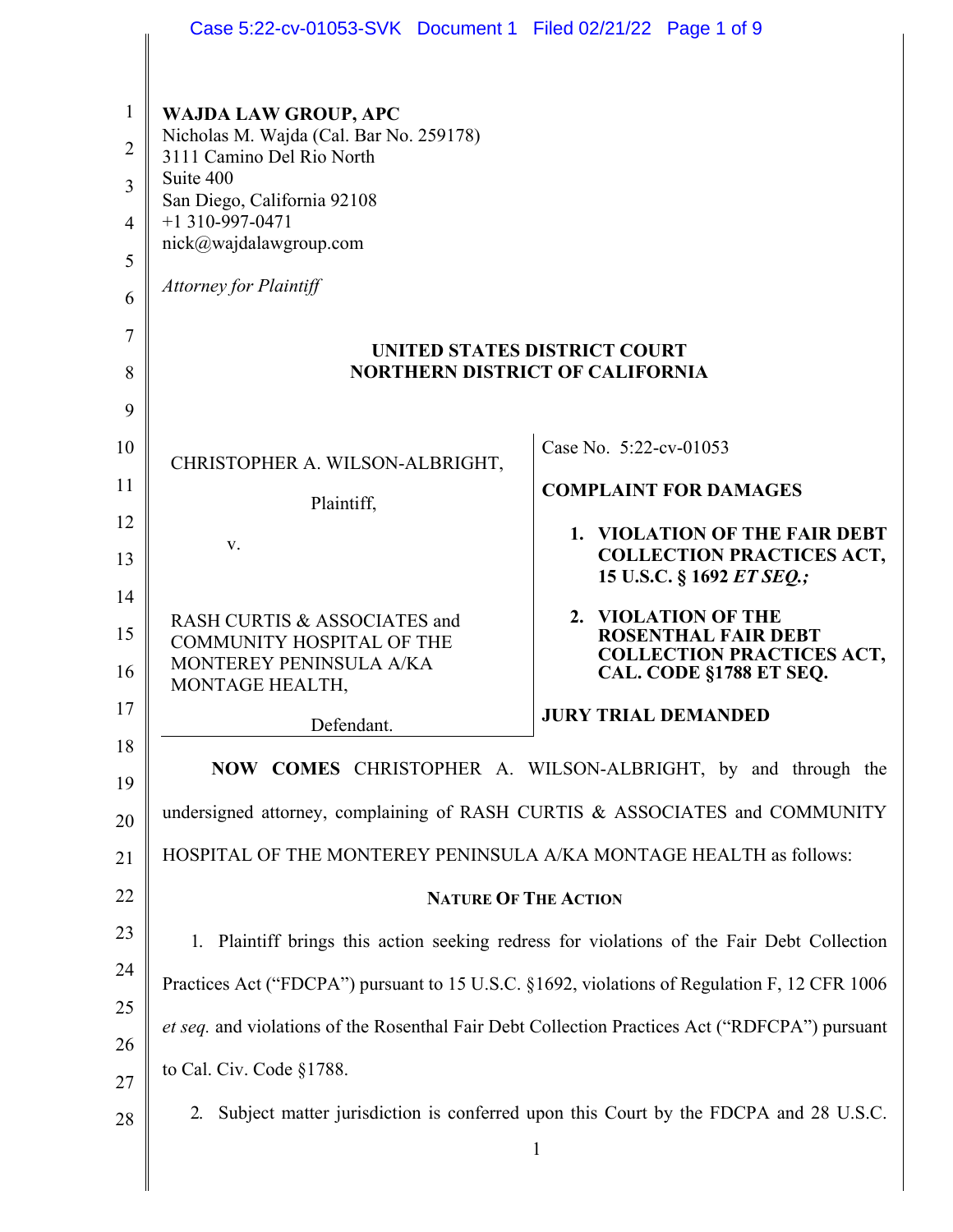| $\mathbf{1}$   | §§1331 and 1337, as the action arises under the laws of the United States.                              |  |
|----------------|---------------------------------------------------------------------------------------------------------|--|
| $\overline{2}$ | 3. Venue is proper in this Court pursuant to 28 U.S.C. §1391 as Defendant maintains a                   |  |
| 3              | significant business contacts in the Northern District of California, Plaintiff resides in the Northern |  |
| $\overline{4}$ | District of California, and a substantial portion of the events or omissions giving rise to the claims  |  |
| 5              | occurred within the Northern District of California.                                                    |  |
| 6<br>7         | <b>PARTIES</b>                                                                                          |  |
| 8              | Christopher A. Wilson-Albright ("Plaintiff"), is a natural person over 18-years-of-age.<br>4.           |  |
| 9              | Rash Curtis & Associates ("Defendant") is a debt collection agency organized under the<br>5.            |  |
| 10             | laws of the state of California with its principal place of business located at 190 S Orchard           |  |
| 11             | Ave, Vacaville, CA 95688.                                                                               |  |
| 12             |                                                                                                         |  |
| 13             | 6. Community Hospital Of The Monterey Peninsula A/K/A Montage Health ("Defendant or                     |  |
| 14             | Montage") is a medical provider with its principal place of business located 23625 Holman Hwy,          |  |
| 15             | Monterey, CA 93940.                                                                                     |  |
| 16             | 7.<br>Defendants acted through its agents, employees, officers, members, directors, vendors,            |  |
| 17             | heirs, successors, assigns, principals, trustees, sureties, subrogees, representatives and insurers at  |  |
| 18             | all times relevant to the instant action. At all times relevant, Rash Curtis & Associates is the agent  |  |
| 19             | of Montage Health.                                                                                      |  |
| 20<br>21       | <b>FACTS SUPPORTING CAUSES OF ACTION</b>                                                                |  |
| 22             | On or around July 11, 2020, Plaintiff visited Montage for follow up care after sustaining<br>8.         |  |
| 23             | an injury on or around January 2020.                                                                    |  |
| 24             | 9. Prior to the follow up appointment, Plaintiff was prescribed a habit forming medication to           |  |
| 25             | manage his pain.                                                                                        |  |
| 26             | 10. Sometime during the follow up appointment, Plaintiff explained he was experiencing                  |  |
| 27             | withdrawals from the prescribe medication.                                                              |  |
| 28             |                                                                                                         |  |
|                | 2                                                                                                       |  |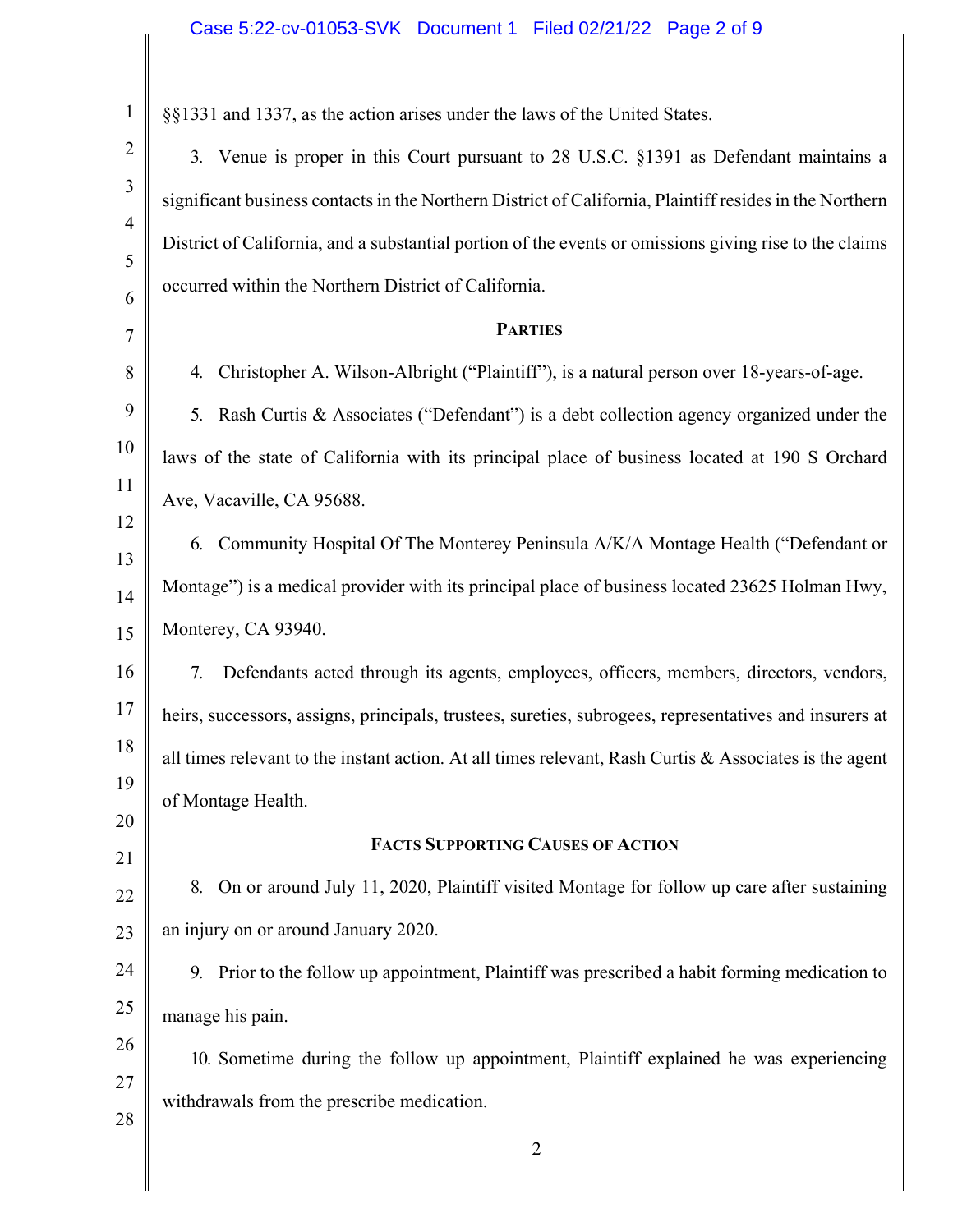| $\mathbf{1}$        | 11. Unfortunately, Montage's doctor had advised Plaintiff that he was a "junkie," refused to     |
|---------------------|--------------------------------------------------------------------------------------------------|
| $\overline{2}$      | treat Plaintiff, and ordered Plaintiff to vacate the hospital.                                   |
| 3                   | 12. Furthermore, Montage's doctor continued to state that Plaintiff was a "junkie," and "I am    |
| $\overline{4}$<br>5 | not going to treat you when people are dying of COVID."                                          |
| 6                   | 13. Montage's actions were nearly incomprehensible to Plaintiff as he left the follow up         |
| $\overline{7}$      | appointment in July 2020.                                                                        |
| 8                   | 14. On or around July 13, 2020 until late 2021, Plaintiff checked himself into a rehab center    |
| 9                   | located in Utah in hopes to help his withdrawals.                                                |
| 10                  | 15. Thereafter, Rash Curtis & Associates mailed a collection notice attempting to collect a      |
| 11                  | past due balance allegedly owed to Montage from the July 2020 visit that Plaintiff was refused   |
| 12<br>13            | services for ("subject debt").                                                                   |
| 14                  | 16. In or around December 2021, Defendant began to place outgoing calls to Plaintiff's           |
| 15                  | cellular telephone ending in 9673.                                                               |
| 16                  | 17. Plaintiff had recently changed his cellular phone number after the visit to Montage in July  |
| 17                  | 2020 and at no time did Plaintiff provide his new cellular number or otherwise expressly consent |
| 18                  | to be contacted on his new cellular number ending in 9673.                                       |
| 19                  | 18. Specifically, Plaintiff answered Defendants' incoming call and requested all calls cease     |
| 20<br>21            | and only written communications are allowed.                                                     |
| 22                  | 19. Thereafter on January 24, 2022, Rash Curtis & Associates placed an outgoing telephone        |
| 23                  | call to Plaintiff's place of employment and spoke with Plaintiff's coworker.                     |
| 24                  | 20. Plaintiff's coworker recalls during the conversation with Rash Curtis & Associates that      |
| 25                  | they were contacting Plaintiff regarding Community Hospital of The Monterey Peninsula A/K/A      |
| 26                  | Montage Health and to call back (866) 729-2722.                                                  |
| 27                  | 21. Plaintiff was troubled that details regarding a personal debt were shared without his        |
| 28                  |                                                                                                  |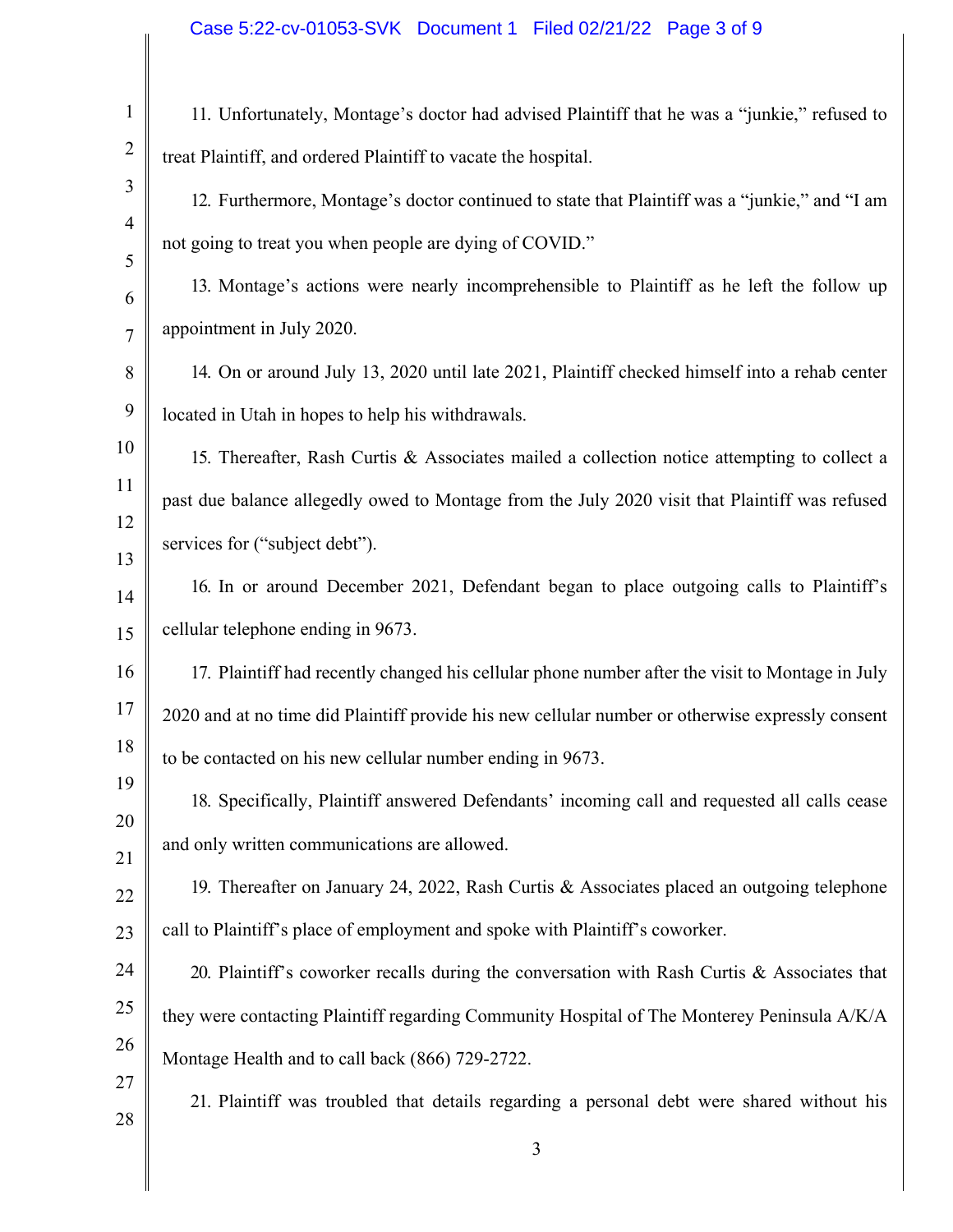| $\mathbf{1}$   | consent to a coworker after making it clear to Defendants that only written communications were        |
|----------------|--------------------------------------------------------------------------------------------------------|
| $\overline{2}$ | allowed.                                                                                               |
| 3              | 22. Frustrated over Defendant's conduct, Plaintiff spoke with attorneys regarding his rights,          |
| $\overline{4}$ | with the hope of ending the harassing attacks and unfair practices by Defendant.                       |
| 5<br>6         | <b>DAMAGES</b>                                                                                         |
| 7              | 23. Defendant's wanton and malicious conduct has severely impacted Plaintiff's daily life and          |
| 8              | general well-being.                                                                                    |
| 9              | 24. Plaintiff has expended time consulting with his attorney as a result of Defendant's unfair,        |
| 10             | deceptive, and misleading actions.                                                                     |
| 11             | 25. Plaintiff was unduly inconvenienced and harassed by Defendant's unlawful attempts to               |
| 12             | collect the subject debt.                                                                              |
| 13<br>14       | 26. Defendant's phone harassment campaign and illegal collection activities have caused                |
| 15             | Plaintiff actual harm, including but not limited to, invasion of privacy, nuisance, intrusion upon     |
| 16             | and occupation of Plaintiff's cellular telephone capacity, wasting Plaintiff's time, increased risk    |
| 17             | of personal injury resulting from the distraction caused by the phone calls, aggravation that          |
| 18             | accompanies unsolicited phone calls, harassment, emotional distress, anxiety, and loss of              |
| 19             | concentration.                                                                                         |
| 20             | <b>COUNT I - VIOLATIONS OF THE FAIR DEBT COLLECTION PRACTICES ACT</b>                                  |
| 21             | 27. Plaintiff restates and realleges paragraphs 1 through 26 as though fully set forth herein.         |
| 22<br>23       | 28. Plaintiff is a "consumer" as defined by FDCPA §1692a(3).                                           |
| 24             | 29. Defendant is a "debt collector" as defined by $$1692a(6)$ because its primary business             |
| 25             | purpose is the collection of delinquent debts and it regularly collects debts and uses the mail and/or |
| 26             | the telephones to collect delinquent accounts allegedly owed to a third party.                         |
| 27             | 30. Moreover, Defendant is a "debt collector" because it acquired rights to the alleged debt           |
| 28             |                                                                                                        |
|                |                                                                                                        |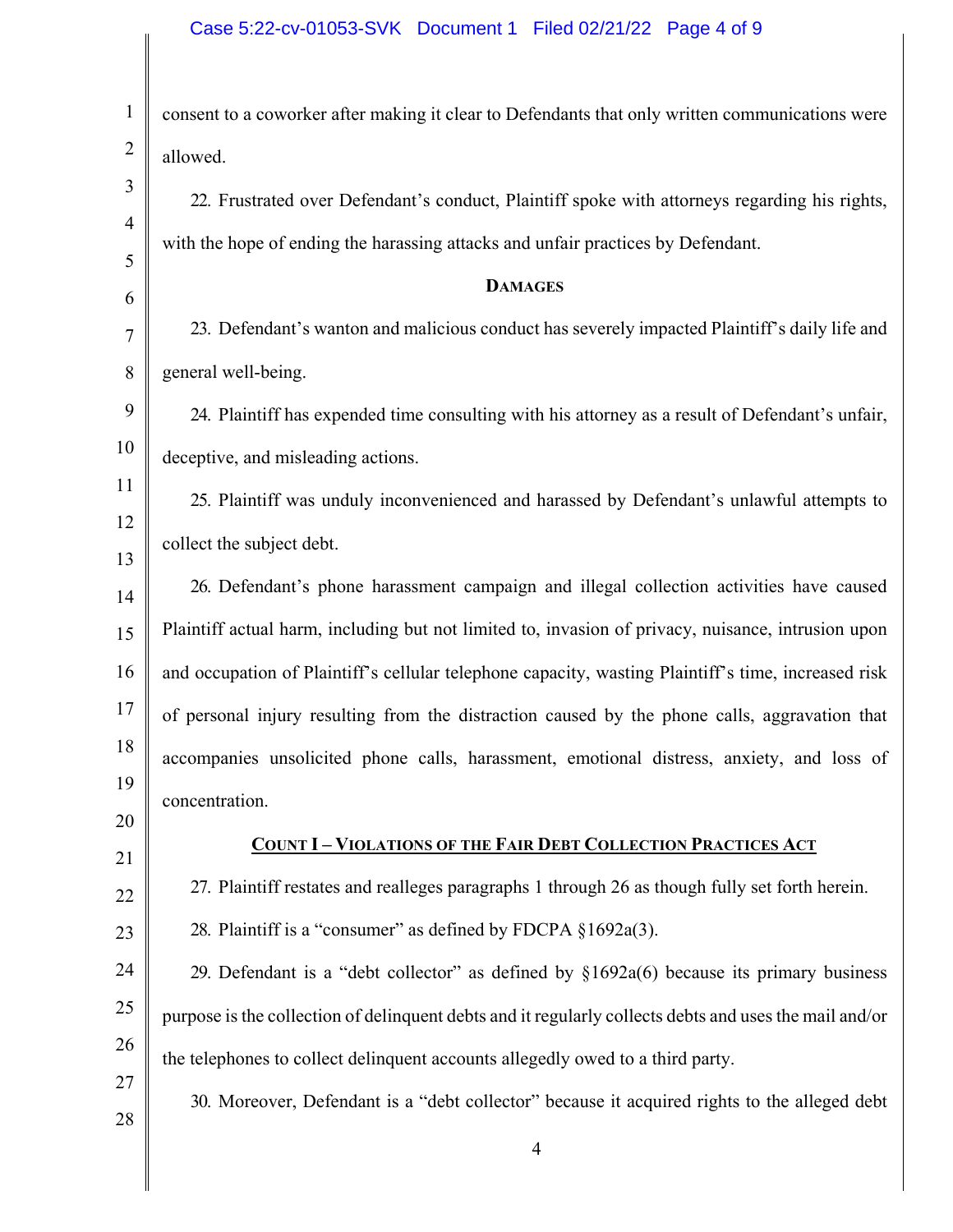## Case 5:22-cv-01053-SVK Document 1 Filed 02/21/22 Page 5 of 9

| $\mathbf{1}$   | after it was in default. 15 U.S.C. §1692a(6).                                                       |
|----------------|-----------------------------------------------------------------------------------------------------|
| $\overline{2}$ | 31. The alleged debt in which Defendant attempting to collect upon is a "debt" as defined by        |
| $\mathfrak{Z}$ | FDCPA §1692a(5) as it arises out of a transaction due or asserted to be owed or due to another for  |
| $\overline{4}$ | personal, family, or household purposes.                                                            |
| 5<br>6         | 32. Defendant used the phone to attempt to collect the subject debt and, as such, engaged in        |
| $\overline{7}$ | "communications" as defined in FDCPA §1692a(2).                                                     |
| 8              | 33. Defendant's communications to Plaintiff were made in connection with the collection of          |
| 9              | the subject debt.                                                                                   |
| 10             | 34. Defendant violated 15 U.S.C. $\S$ [1692b(2), c(a)(1), d, d(5), and f, through its unlawful debt |
| 11             | collection practices.                                                                               |
| 12             | a. Violations of FDCPA § 1692b                                                                      |
| 13             |                                                                                                     |
| 14             | 35. The FDCPA, pursuant to 15 U.S.C. §1692b(2), prohibits a debt collector from contacting          |
| 15             | a third party and stating that a consumer owes any debt.                                            |
| 16             | 36. Defendant violated §1692b(2) when it called Plaintiff's place of employment and                 |
| 17             | disclosed to Plaintiff's coworker the original creditor of subject debt as Community Hospital of    |
| 18             | The Monterey Peninsula A/K/A Montage Health.                                                        |
| 19             | b. Violations of FDCPA § 1692c                                                                      |
| 20             | 37. Defendant violated $\S1692c(a)(1)$ when it called Plaintiff at his place of employment after    |
| 21<br>22       | being notified to stop all calls and to only send written communications. This repeated behavior    |
| 23             | of continuously and systematically calling Plaintiff's after he demanded that it cease contacting   |
| 24             | him was harassing and abusive. Even after being told to stop contacting him, Defendant placed a     |
| 25             | telephone call to Plaintiff's employment with the specific goal of oppressing and abusing Plaintiff |
| 26             | into paying a debt the subject debt.                                                                |
| 27             | 38. Moreover, Defendant was notified by Plaintiff that Defendant's calls were not welcomed.         |
| 28             |                                                                                                     |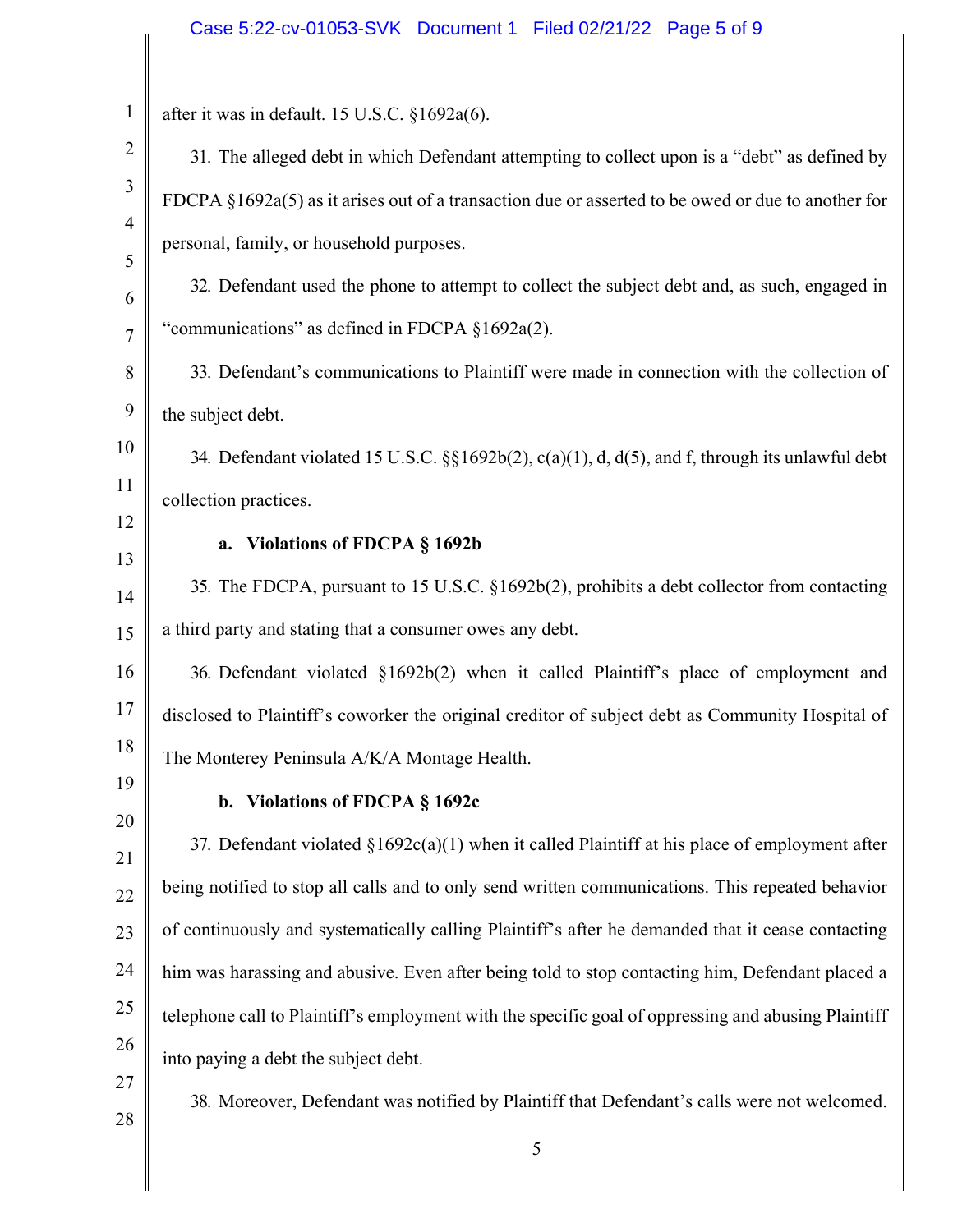| $\mathbf{1}$        | As such, Defendant knew that its conduct was inconvenient, unwanted, and distressing to Plaintiff.                               |  |
|---------------------|----------------------------------------------------------------------------------------------------------------------------------|--|
| $\overline{2}$      | c. Violations of FDCPA § 1692f                                                                                                   |  |
| 3                   | 39. Defendant violated §1692f by using unfair means in connection with the collection of the                                     |  |
| $\overline{4}$<br>5 | subject debt by knowingly disclosing personal and confidential information about Plaintiff, to                                   |  |
| 6                   | unauthorized third-party not expressly authorized under the FDCPA These means employed by                                        |  |
| $\overline{7}$      | Defendant only served to worry, harass and cause distress to Plaintiff.                                                          |  |
| 8                   | 40. As an experienced debt collector, Defendant knew or should have known the ramifications                                      |  |
| 9                   | of collecting on a debt through harassing phone calls to the phones of consumers and their place                                 |  |
| 10                  | of employment in an attempt to collect on a debt.                                                                                |  |
| 11                  | 41. Upon information and belief, Defendant systematically attempts to collect debts through                                      |  |
| 12                  | harassing conduct and has no procedures in place to assure compliance with the FDCPA.                                            |  |
| 13<br>14            | 42. As stated above, Plaintiff was severely harmed by Defendant's conduct.                                                       |  |
| 15                  | WHEREFORE, Plaintiff Christopher A. Wilson-Albright, respectfully requests that this                                             |  |
| 16                  | Honorable Court:                                                                                                                 |  |
| 17                  | Declare that the practices complained of herein are unlawful and violate the<br>a.                                               |  |
| 18                  | aforementioned statute;                                                                                                          |  |
| 19                  | b. Award Plaintiff statutory and actual damages, in an amount to be determined at trial, for<br>the underlying FDCPA violations; |  |
| 20                  | Award Plaintiff costs and reasonable attorney fees as provided under 15 U.S.C.<br>$\mathbf{c}$ .                                 |  |
| 21                  | §1692k; and                                                                                                                      |  |
| 22                  | Award any other relief as the Honorable Court deems just and proper.<br>d.                                                       |  |
| 23                  | <b>COUNT II - VIOLATIONS OF REGULATION F (12 CFR 1006 ET SEQ.)</b>                                                               |  |
| 24                  | 43. Plaintiff restates and realleges paragraphs 1 through 42 as though fully set forth herein.                                   |  |
| 25                  | 44. Plaintiff is a "consumer" as defined by Regulation F §1006.2(e)                                                              |  |
| 26<br>27            | 45. Defendant is a "third party collector" as defined by Regulation F $\S1006.2(i)(1)$ .                                         |  |
| 28                  | 46. The subject debt is a "debt" and a "consumer debt" as defined by Regulation F $\S1006.2(f)$                                  |  |
|                     | 6                                                                                                                                |  |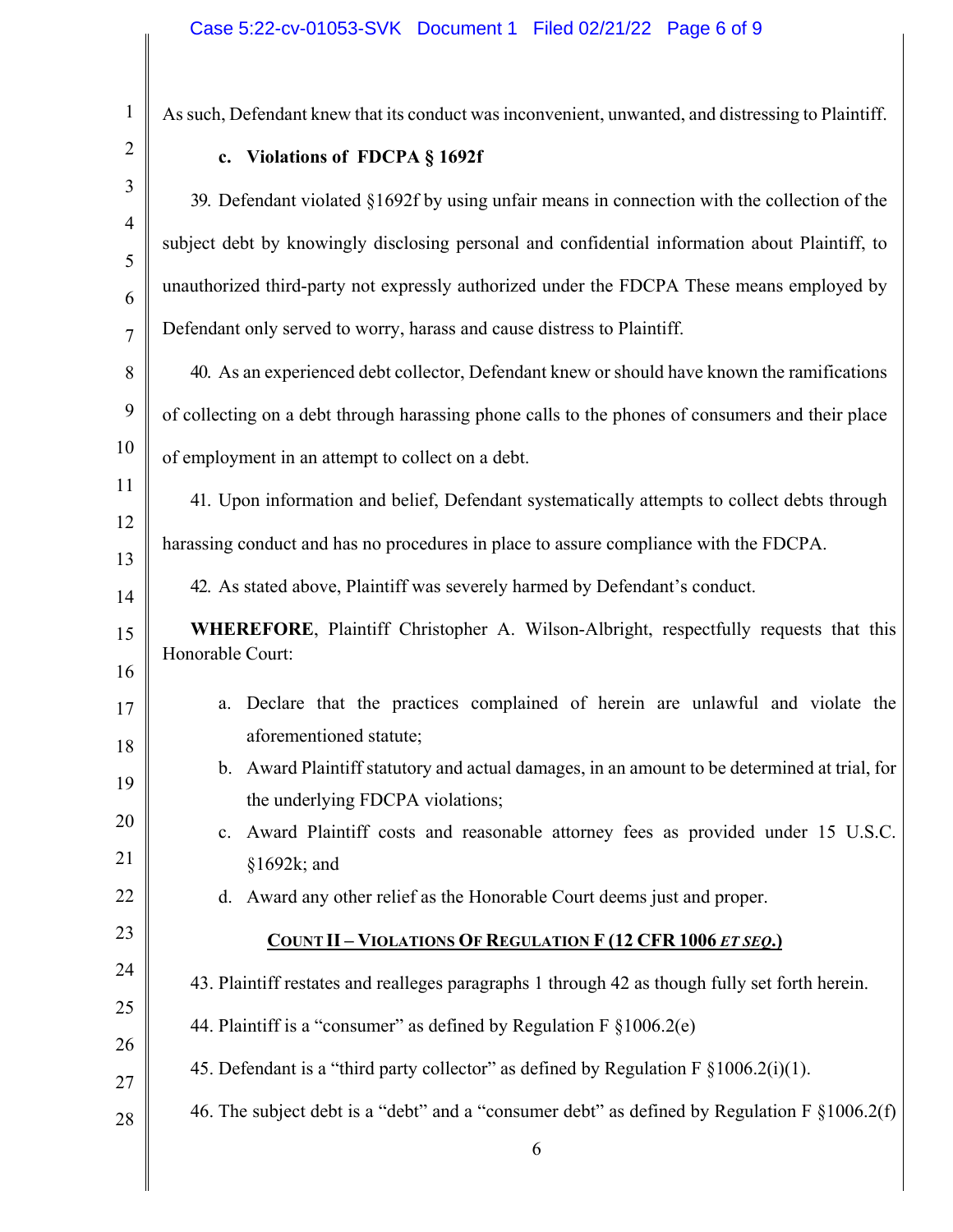1 2 as it is an obligation, or alleged obligation, arising from a transaction for personal, family, or household purposes.

## **a. Violations of Regulation F §1006.6**

47. Pursuant to § 1006.6(3) of Regulation F, a debt collector must not communicate or attempt to communicate with a consumer in connection with the collection of any debt at the consumer's place of employment, if the debt collector knows or has reason to know that the consumer's employer prohibits the consumer from receiving such communication.

9 10 48. Defendant violated § 1006. 6(3) of Regulation F after contacting Plaintiff's place of employment knowing it was inconvenient for Plaintiff to receive telephone calls.

12 13 49. Specifically, In December 2021, Plaintiff requested all telephone calls cease and for Defendant to only communicate via written communications.

14 15 50. Therefore, Defendant knew that it was inconvenient to place calls to Plaintiff's employer in hopes to embarrassed Plaintiff into paying subject debt.

## 16 **WHEREFORE**, Plaintiff, Christopher A. Wilson-Albright, requests that this Honorable Court

17 enter judgment in his favor as follows:

- a. Declaring that the practices complained of herein are unlawful and violate Regulation F, therefore violating the Fair Debt Collection Practices Act;
- b. Awarding Plaintiff statutory and actual damages, in an amount to be determined at trial, for the underlying violations;
- c. Awarding Plaintiff his costs and reasonable attorney's fees pursuant to 15 U.S.C. §1692k; and
	- d. Awarding any other relief as this Honorable Court deems just and appropriate.

## **COUNT III – VIOLATIONS OF THE ROSENTHAL FAIR DEBT COLLECTION ACT (Against Community Hospital of the Monterey Peninsula A/K/A Montage Health)**

- 26 51. Plaintiff restates and realleges paragraphs 1 through 50 as though fully set forth herein.
	- 52. Plaintiff is a "person" as defined by Cal. Civ. Code §1788.2(g).
- 28

27

18

19

20

21

22

23

24

25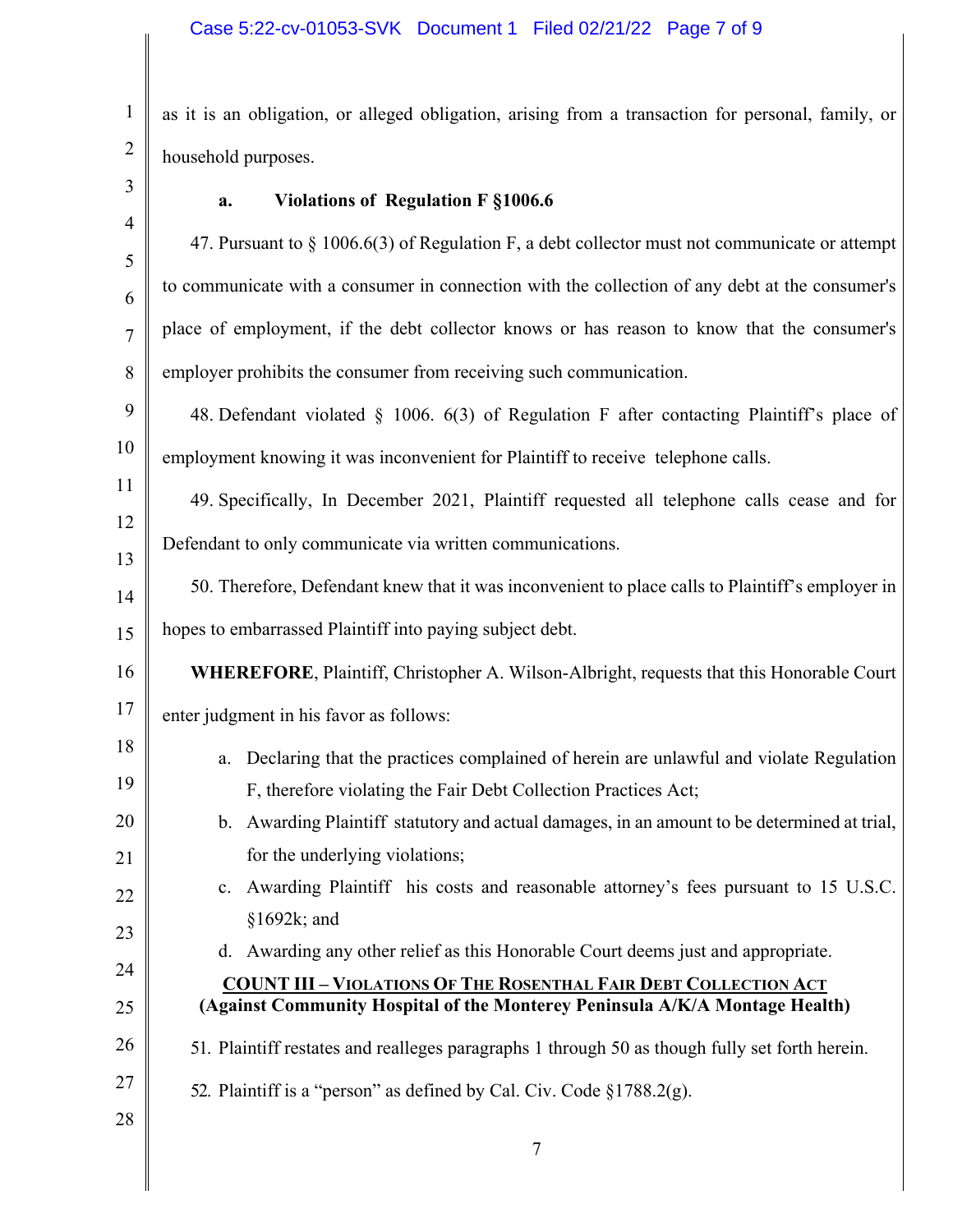|                     | Case 5:22-cv-01053-SVK Document 1 Filed 02/21/22 Page 8 of 9                                                                                                                                                                                                                                                                  |  |
|---------------------|-------------------------------------------------------------------------------------------------------------------------------------------------------------------------------------------------------------------------------------------------------------------------------------------------------------------------------|--|
|                     |                                                                                                                                                                                                                                                                                                                               |  |
| $\mathbf{1}$        | 53. The alleged subject debt is a "debt" and "consumer debt" as defined by Cal. Civ. Code $\S$                                                                                                                                                                                                                                |  |
| $\overline{2}$      | $1788.2(d)$ and (f).                                                                                                                                                                                                                                                                                                          |  |
| 3                   | 54. Defendant is a "debt collector" as defined by Cal. Civ. Code §1788.2(c).                                                                                                                                                                                                                                                  |  |
| $\overline{4}$<br>5 | Violations of RFDCPA §1788.17<br>$\mathbf{a}$                                                                                                                                                                                                                                                                                 |  |
| 6                   | 55. California Civil Code § 1788.17 provides:                                                                                                                                                                                                                                                                                 |  |
| 7                   | Notwithstanding any other provision of this title, every debt collector collecting or                                                                                                                                                                                                                                         |  |
| 8                   | attempting to collect a consumer debt shall comply with the provisions of Section 1692b<br>to 1692j, inclusive, of, and shall be subject to the remedies in Section 1692k of, Title 15                                                                                                                                        |  |
| 9                   | of the United States Code.                                                                                                                                                                                                                                                                                                    |  |
| 10                  | 56. At all times relevant, Montage had a consensual agency relationship with Rash Curtis &                                                                                                                                                                                                                                    |  |
| 11                  | Associates whereby Montage (as the principal) had the right to control and direct the activities of                                                                                                                                                                                                                           |  |
| 12                  | Rash Curtis & Associates, and Rash Curtis & Associates had the authority to act on behalf of                                                                                                                                                                                                                                  |  |
| 13<br>14            | Montage. Montage as the principal of Rash Curtis & Associates, is liable for the acts of Rash                                                                                                                                                                                                                                 |  |
| 15                  | Curtis & Associates and its agents.                                                                                                                                                                                                                                                                                           |  |
|                     | $111$ $\mathbb{R}$ $\mathbb{C}$ $1 \neq 1 \neq 1$ $\mathbb{C}$ $\mathbb{C}$ $\mathbb{C}$ $\mathbb{C}$ $\mathbb{C}$ $\mathbb{C}$ $\mathbb{C}$ $\mathbb{C}$ $\mathbb{C}$ $\mathbb{C}$ $\mathbb{C}$ $\mathbb{C}$ $\mathbb{C}$ $\mathbb{C}$ $\mathbb{C}$ $\mathbb{C}$ $\mathbb{C}$ $\mathbb{C}$ $\mathbb{C}$ $\mathbb{C}$ $\math$ |  |

- 16 57. As pled above, Defendants violated numerous sections of the FDCPA; therefore violating
- 17 Cal. Civ. Code §1788.17
- 18 58. As alleged above, Plaintiff was harmed by Defendant's actions and inactions.
- 19 20 **WHEREFORE**, Plaintiff Christopher A. Wilson-Albright respectfully requests that this Honorable Court:
- 21 22 b. Declare that the practices complained of herein are unlawful and violate the aforementioned statute;
	- c. Award Plaintiff actual damages, pursuant to Cal. Civ. Code § 1788.30(a);
	- d. Award Plaintiff statutory damages up to \$1,000.00, pursuant to Cal. Civ. Code § 1788.30(b);
- 25 26 e. Award Plaintiff costs and reasonable attorney fees as provided pursuant to Cal. Civ. Code § 1788.30(c); and
	- f. Award any other relief as this Honorable Court deems just and proper.
- 28

27

23

24